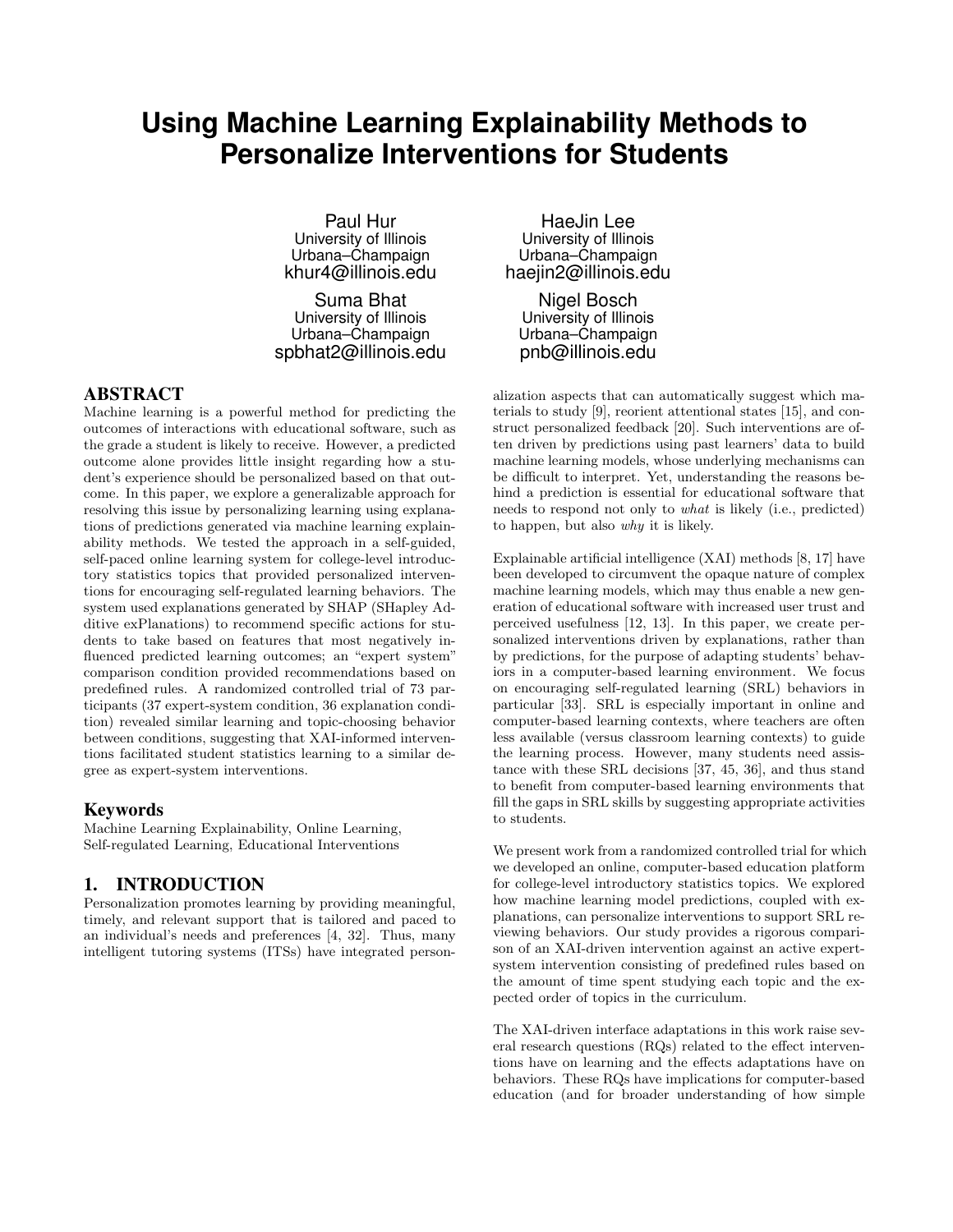XAI-driven interventions affect student behaviors).

RQ1: What are the effects on learning and self-regulated learning behaviors when students receive XAI-informed interventions vs. expert-system interventions?

Hypothesis: We expected that the participants in the XAIinformed intervention group will learn more than those receiving expert-system interventions due to XAI-informed intervention group studying topics directly related to improving their predicted learning outcome. Furthermore, we expected that XAI-informed interventions would lead to more frequent reviewing SRL behaviors. Although both the XAIinformed and expert-system condition interventions in our study were created with the goal of supporting SRL reviewing behaviors (re-taking quizzes and re-reading texts), we expected that XAI-informed interventions would better highlight topic areas that needed the most studying based on learning outcome predictions.

RQ2: Do XAI-informed interventions lead to different topic choosing behaviors compared to the expert-system intervention?

Hypothesis: XAI-informed interventions may impart topic choosing strategies based on predicted knowledge gaps, which we expected would lead to lower proportions of students following the default intended order of topics. Furthermore, we expected that students would follow interventions in the expert-system condition more frequently because these interventions often recommended a top-to-bottom reading order of topics that may align with students' natural inclinations.

### 2. RELATED WORK

Here, we highlight work on self-regulated learning in online and computer-based education environments and interface adaptations informed by XAI.

#### 2.1 Supporting Self-Regulated Learning

Self-regulated learning (SRL) refers to the metacognitive, motivational, and emotional processes behind acquiring information or skills [48, 33]. SRL has been identified as an important skill for succeeding in postsecondary education [27, 31]. Developing SRL skills is difficult, however; students struggle to differentiate effectiveness between learning strategies [50], and may not be aware of how to develop SRL skills [5]. There are three general groups of strategies identified in major SRL models: preparation, performance, and regulation [33, 10, 38, 44, 50, 38, 44] (though there is some variation, including SRL strategies that occur after/between learning sessions [49]). It is regulation behaviors (e.g., revisiting materials or re-taking quizzes to prepare for a final test) our study interventions target, since reviewing behaviors can be supported by recommending review of specific learning material during test preparation.

Within the past two decades, a substantial amount of work has been carried out encouraging SRL in online learning environments, such as MOOCs [25, 23], where SRL skills may be especially important since learners are required to learn autonomously [2, 42]. Researchers have developed computer-based education environments to support SRL skills, such as MetaTutor [3], Betty's Brain [24], and Cognitive Tutor [40], which aid SRL skills via adaptive pedagogical agents or by automatically personalizing the presentation of information. These systems, along with other research in online contexts [14, 34], demonstrate the feasibility of utilizing data recorded in log files to examine SRL behaviors through modeling SRL behaviors and predicting student outcomes.

## 2.2 Adaptations using XAI

In this paper, we focus on a particular XAI method called SHAP (SHapley Additive exPlanations) [26]. SHAP is wellsuited to driving interface adaptations because it provides, for every prediction, an indication of how much each feature (i.e., predictor variable) influenced the decision made by a machine learning model. SHAP values capture directionality (e.g., the value of feature  $X_1$  for this prediction contributed positively vs. negatively to the prediction) as well as magnitude, via a game-theoretic approach [22]. Hence, an interface can adapt to the needs of users based on feature values and the effects those values have on predictions (i.e., the SHAP values), provided that the features themselves are interpretable [6].

Within XAI research, there has been less focus on XAI systems that leverage machine learning explainability for adaptation for education purposes. Conati et al. used XAI for integrating explanation functionality for adaptive hints in an Adaptive CSP (ACSP) [12], and found that explanations increase students' trust, perceived usefulness, and intention to use the hints again. In another study by Mu [30], researchers used XAI to develop suitable interventions for wheel-spinning students with simulated data and hypothetical interventions predicted for a previous study [30]. The work in our paper significantly extends this previous work [30] by examining one possible application of XAI-driven interventions (i.e., supporting SRL behaviors) via a randomized controlled trial. We also explore how XAI approaches such as SHAP can help education researchers discover sensible interventions for any learning behavior (e.g., suggest different things to different students in a plausible way)—in our case, SRL reviewing behaviors.

#### 3. METHODS

Next, we discuss our online learning system and SRL interventions, the machine learning model for predicting student learning outcome and interpretation via SHAP (SHapley Additive exPlanations) values, and the experiment setup.

#### 3.1 Self-guided Online Learning System

We developed a self-guided, self-paced online learning system which displays both learning content and interventions as students navigated through the interface, agnostic of content type (images, text, videos, etc.). The system also collected logs including some general interaction behaviors such as web page visits, time spent on each page, and more specific study-related data such as automatically assessed quiz scores, pretest scores, and posttest scores.

We focused on introductory statistics because it is an important yet difficult-to-learn subject for many college degrees [46, 39, 41]. We developed a small curriculum of 12 introductory statistics topics in consultation with university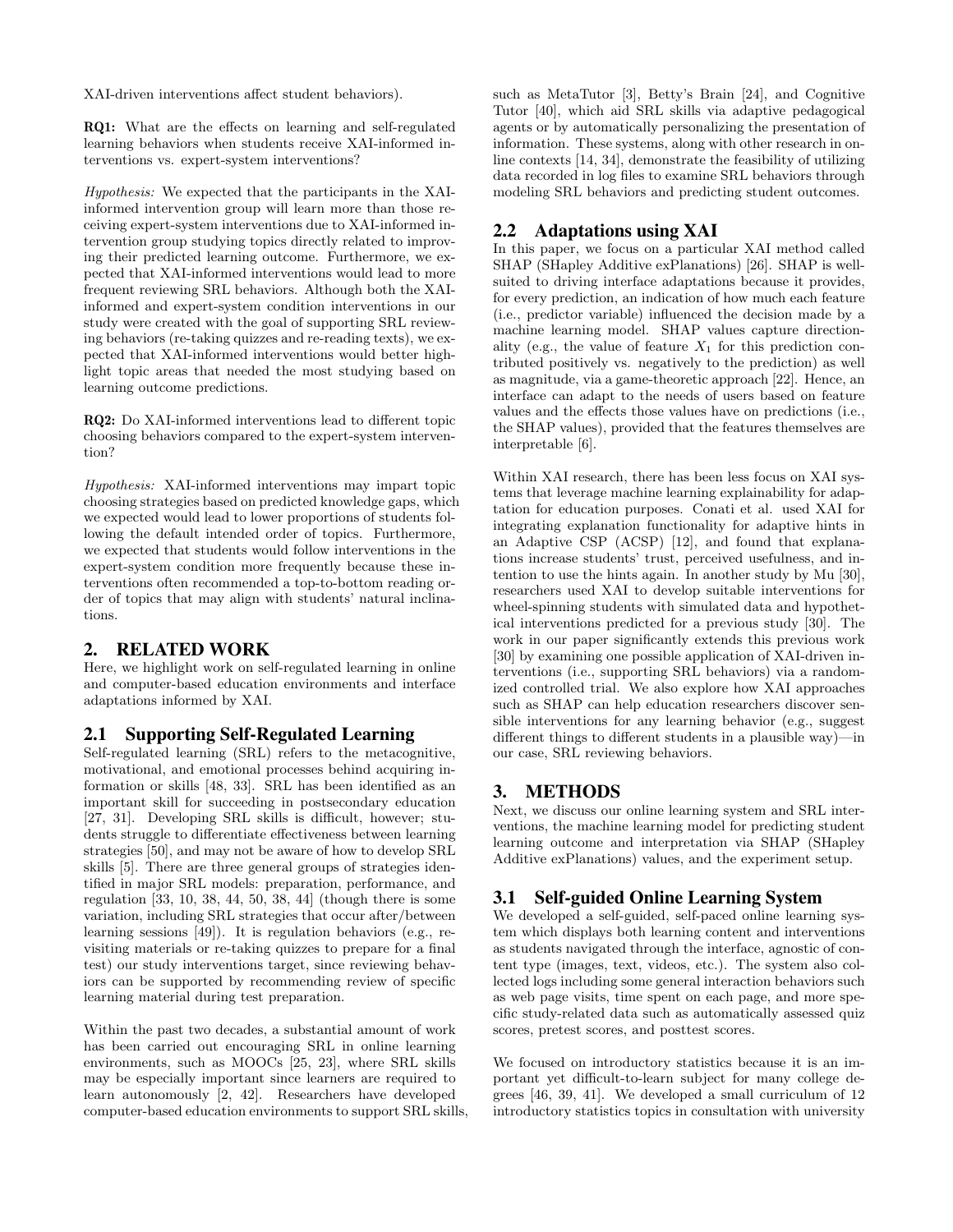statistics instructors and educational websites (e.g., course pages). Each topic consisted of a reading (text tutorials and accompanying figures) and a corresponding 3-question, multiple choice mini quiz. These materials could be accessed from the main interface of the topics menu page (Fig. 2). The curriculum also included two variations of a 12-question multiple choice question test (a pretest and a posttest), with each question of the tests corresponding directly to one of the 12 topics. Both tests asked about the same core concepts and differed only with slight variations in questions, such as the specific values used. We designed the final curriculum to take a total of 90 minutes to complete, including the pretest, 12 readings, 12 quizzes, and the posttest.

#### 3.2 Expert-system Intervention

We designed an expert-system version of the self-regulated learning intervention for the system (Fig. 1, top image) with a simple yet precise message of a topic suggestion based on reading time. However, we decided that the expert-system intervention should first suggest an unseen topic over topics with little study time, since learning outcomes improve when students at least touch on all material in time-limited scenarios [28]. We anticipated that the statistics topics on the system required careful reading in order to fully learn and perform well, as the study's statistics topics have been cited to be prone to misconception [43], and difficult to teach [11]. Thus, we expected that time spent on readings was closely connected to posttest scores. If a student knew that they had spent a lower amount of time reading one of the topics relative to others, they may self-reflect and be more likely to prioritize reviewing that topic over others they have already studied more thoroughly.

We implemented the expert-system intervention in the online learning system by displaying the intervention message when the student reached the 30 minute mark in the selfguided study session (Fig. 2), then again at 40 minutes, and finally, at 50 minutes. We chose these time points to provide sufficient data collection before the first intervention to enable an accurate prediction of student outcome, and repeated the intervention at 10-minute intervals to give the students additional suggestions. At the 60 minute mark, students were automatically taken to the posttest. Since the study session was self-guided, it was left up to the discretion of the student to read, review, or skip topics, and spend as little or as much time—up to 60 minutes—as they wished to complete the study session.

#### 3.3 Piloting and Training Data Collection

| <b>Please study this topic next</b> (may be helpful to write down the topic<br>name): Summarizing Qualitative Data                           |
|----------------------------------------------------------------------------------------------------------------------------------------------|
| This recommendation is based on your reading time so far. Focusing on<br>this topic may help you learn a topic you have not studied as much. |

Please study this topic next (may be helpful to write down the topic name): Probability Introduction

This recommendation is based on a prediction of which topic is most likely to help you on the test at the end. Focusing on this topic may help you learn a topic you have not yet mastered as well as the others.

Figure 1: Examples of the expert-system (top) vs. XAIinformed (bottom) intervention messages.

#### **TOPICS MENU**

▶ Why Learn Statistics? (Click to show/hide)

#### **Descriptive Statistics**

You may choose sections from any chapter in any order. You will find instructional texts (in green) as well as questions (in blue) associated with each reading below.



Figure 2: A portion of the topics menu from a self-paced learning session.

We recruited student participants via student mailing lists and digital bulletin boards, seeking students with minimal college statistics experience (0 or 1 college-level statistics courses) in order to avoid ceiling effects from participants with extensive preexisting knowledge of the material. The study session was fully online. The study included a demographics survey, a pretest, a self-guided learning session (12 readings and 12 quizzes), and a final posttest. Participants were compensated \$15 USD. Based on participant feedback from semi-structured interviews (compensated an additional \$5), we made various minor changes, such as clarifying the topics menu page instructions, adjusting names to reduce cultural specificity, noting topics from the topics menu were related to the pretest and posttest questions, and including a proceed to posttest confirmation page.

After making the final changes to our system, we recruited a total of 58 participants for the first round of data collection. The goal of the first round of data collection was to collect training data for the machine learning model to predict the posttest score, which is described in the next section.

#### 3.4 XAI-informed Intervention

Table 1: Example subset of SHAP values from a posttest score prediction for one student, indicating that the student's current time spent on topic 8 (i.e., 0 seconds) has the most negative impact on their predicted posttest outcome.

| Feature name         | Feature value SHAP value |          |
|----------------------|--------------------------|----------|
| Pretest score        | $50\%$                   | 2.454    |
| Quiz 1 score         | 67%                      | 0.206    |
| Quiz 2 score         | 100%                     | 0.221    |
| .                    |                          | .        |
| Topic 6 reading time | 658 seconds              | 3.734    |
| Topic 7 reading time | $0$ seconds              | $-3.860$ |
| Topic 8 reading time | $0$ seconds              | $-6.187$ |

With the training data collected with 58 participants, we trained a random forest regressor using pretest score, quiz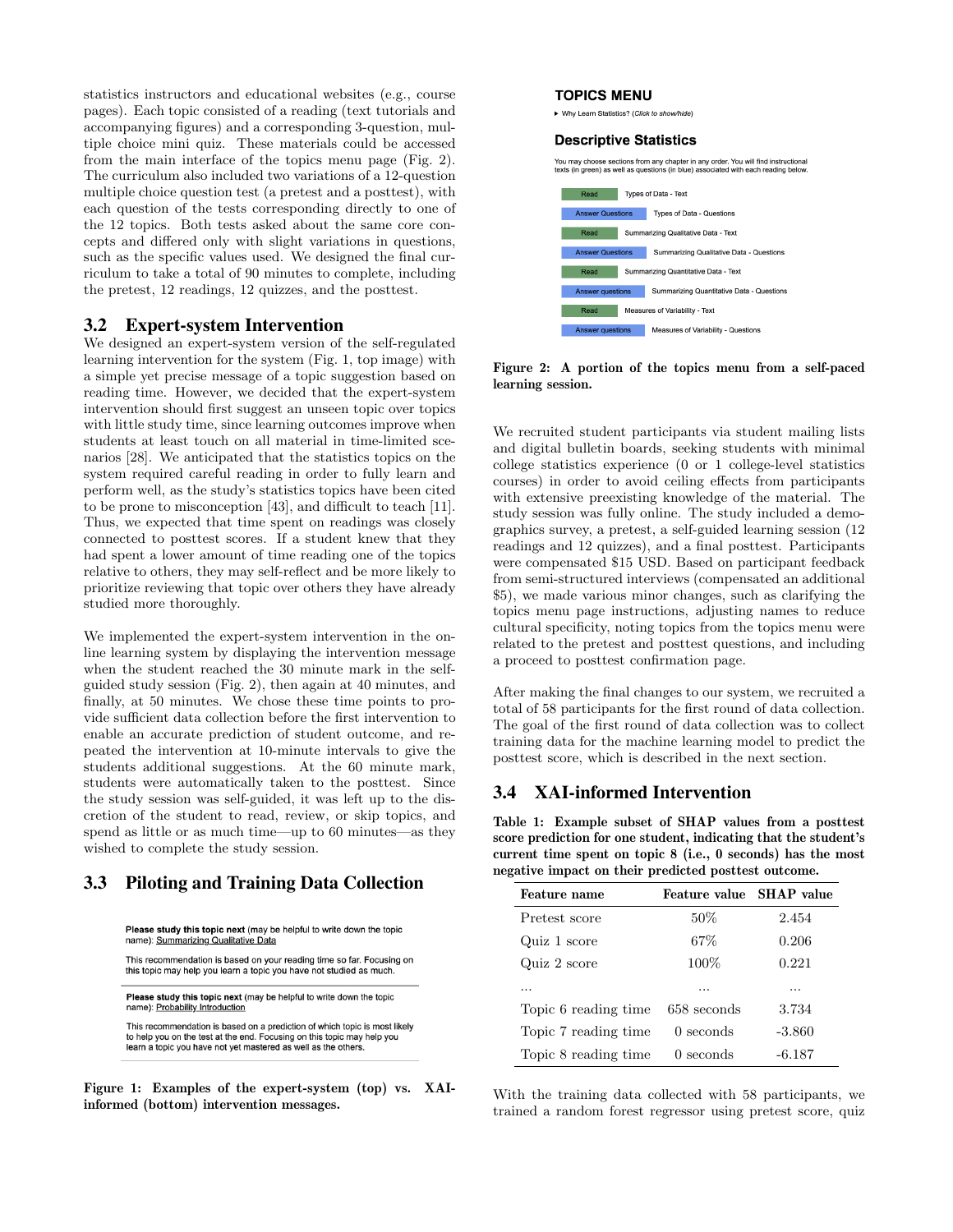score (12 topics), and reading time (12 topics) features to predict posttest score. We trained the final model on all data with 100 trees and a maximum tree depth of 4 (the only hyperparameter tuned). We used the tree explainer (shap.TreeExplainer) in the Python shap library [26] to interpret model behavior of the posttest score predictions in terms of SHAP values. The feature with the most negative SHAP value represented the feature which contributed most to lowering a student's posttest score.

For the XAI-informed intervention message (Figure 1, right image) used for the XAI-informed condition, the topic (quiz or reading) with the most negative SHAP value was selected to be recommended to the student. The intervention text also communicated to the student that the recommendation was based on a system prediction of the student's posttest score to help the student better understand the reason for suggesting the particular topic.

We examined what happens when a student follows the XAIinformed intervention recommendation of the feature with the most negative SHAP value. Table 1 shows an excerpt of results from a SHAP analysis of a student during a study session. At the time of this particular prediction, Topic 8 reading time had the most negative SHAP value with - 6.187—substantially lower than the next feature, Topic 7 reading time at -3.860. This indicates that, based on the model's posttest prediction, topic 8 reading time is negatively impacting the predicted posttest score of this student by 6.187 points out of 100 possible points on the posttest, and should be recommended to the student to study.

Figure 3 shows how the SHAP value of one example feature, Topic 6 reading time, changed with each additional 20 seconds of studying time for one student. The SHAP value trended in the positive direction as reading time increased until a point between around 140 seconds of total reading time when the SHAP value plateaued at  $\approx 4$ . The model appears to have learned that short studying times do not yield learning, and that very long studying times (relative to the brief topics used in this experiment) do not help past a certain point, thus yielding an approximately sigmoid-shaped curve. In this example, what was previously negatively influencing the predicted posttest score is now predicted to contribute around +4 points toward the final posttest score. Using the intuition from this example, our XAI-informed intervention recommends a topic to review to the student such that each student receives a personalized recommendation of the most helpful topic for improving their posttest score.

## 3.5 Expert-system vs. XAI-informed Intervention Experiment

We carried out a randomized controlled trial to compare the expert-system intervention and the XAI-informed intervention. We recruited 73 participants with minimal college statistics experience (0 or 1 college-level statistics courses) via campus mailing lists and—with the aid of university research support—targeted emails to undergraduate students with no statistics course on their academic course record. We also recruited students from research subject pools and introductory psychology undergraduate courses.

We randomly assigned students to conditions, with 37 stu-



Figure 3: Changes in student's total time spent on reading topic 6 and resulting SHAP values (in % change in grade)

dents and 36 students assigned to the expert-system and XAI-informed conditions, respectively. The study session structure was identical to the training data study sessions: a video-call meeting followed by the student independently working through the study consisting of a demographics survey, a pretest, a self-guided learning session (12 readings and 12 quizzes), and a final posttest. Students were told that the estimated total completion time was around 90 minutes, and were compensated \$15 USD. However, for the experiment, in the case that a participant wanted to skip out of the selfguided learning session early and proceed to the posttest, they would receive an intervention on the confirmation page and be offered the opportunity to return to the learning session. We included this final intervention to ensure that every student saw at least one intervention message regardless of whether they reached the 30 minute mark.

#### 4. RESULTS

In this section, we report participant demographics, various learning outcome comparisons, and finer-grained analyses of participants' topic ordering learning behaviors.

#### 4.1 Demographics Information

Among the 73 participants from the randomized control trial, 73% identified as female, 26% as male, and 1% as nonbinary. Students had a mean age of 19.58  $(SD = 1.71)$  years old, with a minimum age of 18 and a maximum of 27. Over 35 college majors were represented by our participant population. Finally, 55% identified as White, 27% Asian, 12% Hispanic or Latina/o, 3% Black/African American, and 1% Native American.

#### 4.2 Learning Behaviors and Outcomes

Table 2 summarizes the differences in pretest and posttest scores between the expert-system and XAI-informed groups. The mean improvement from pretest to posttest score was 18.03 (out of 100) for the expert-system condition, and 10.88 for the XAI-informed conditions, suggesting—contrary to RQ1 expectations—that students in the expert-system condition may have learned more. However, the difference in improvement between between the two conditions was not significant,  $t(71) = 1.924$ ,  $p = .058$ . We also calculated the Bayes factor  $(BF)$  using JASP [19]; BF represents how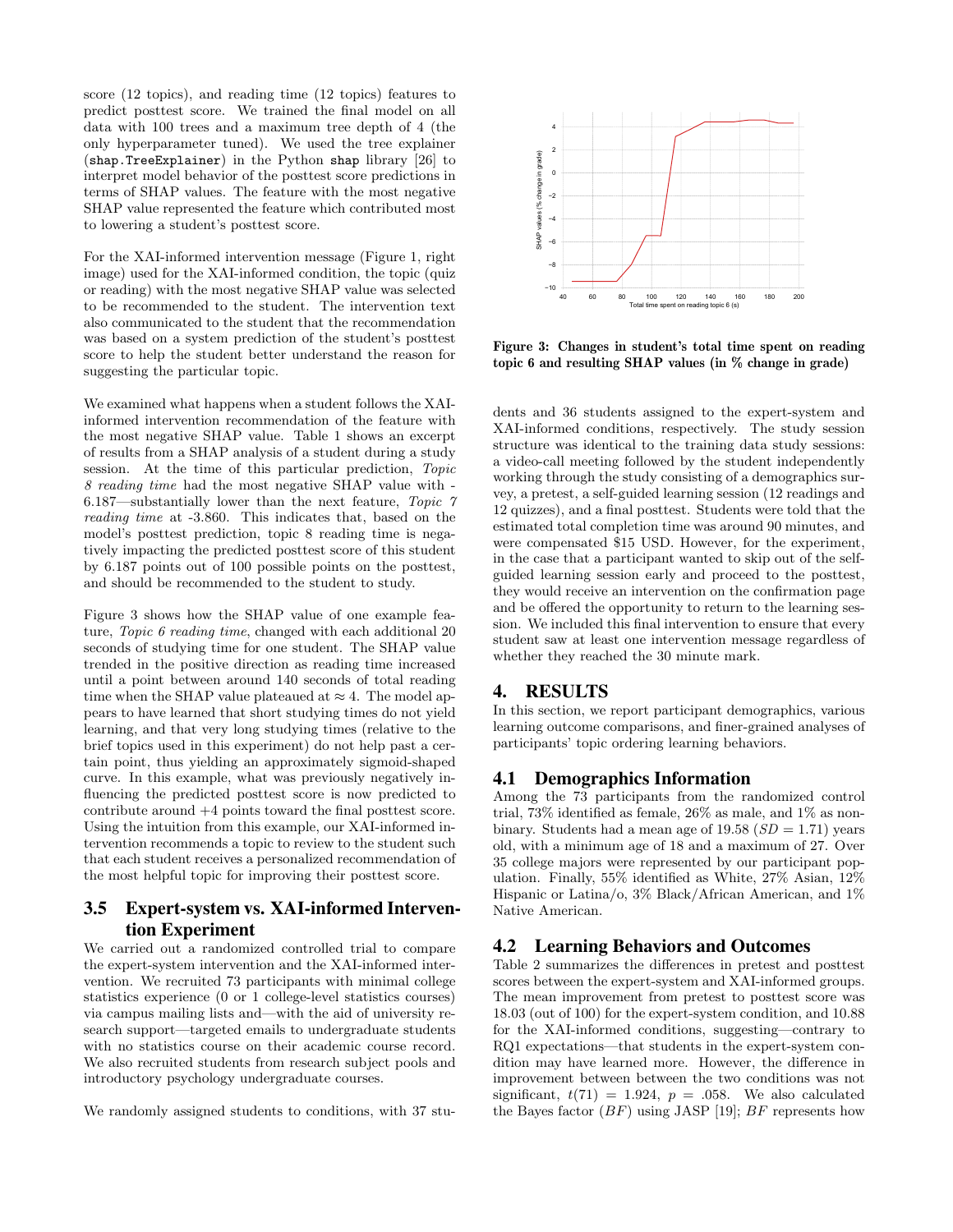likely the null or alternate hypothesis model is through a Bayesian approach [18]. Established guidelines [18] suggest that  $BF = 1-3$  provides anecdotal evidence and  $BF = 3-10$ provides substantial evidence. Through this metric, there is anecdotal evidence that the expert-system intervention group had greater grade improvement,  $BF = 2.24$ . Table 2 also shows that both groups' mean scores were not likely to have been influenced by ceiling effects from prior statistics knowledge; furthermore, no student in either condition achieved a perfect score (100) on the pretest.

Table 2: Comparison of pretest and posttest scores between expert-system and XAI-informed conditions

| Group                    |    | Count Mean score | Std. dev. |
|--------------------------|----|------------------|-----------|
| Expert-system (pretest)  | 37 | 47.1\%           | 16.10     |
| XAI-informed (pretest)   | 36 | 50.2%            | 19.87     |
| Expert-system (posttest) | 37 | 65.1\%           | 16.30     |
| XAI-informed (posttest)  | 36 | $61.1\%$         | 20.70     |

# 4.3 Model Evaluation and XAI-informed Predictions

We performed 5-fold cross-validation with the model training data to estimate model accuracy and obtained a mean  $R^2$  value of .262 ( $SD = .067$ ), a mean RMSE of 15.17 (on a 0–100 posttest grade scale,  $SD = 2.20$ , and a mean Pearson's  $r$  of .576. Mean  $R^2$  value was somewhat variable across cross-validation folds; however, the trained model worked relatively well overall when considering the small size of our training data.

We analyzed the predictions made by our model and the activity logs of the XAI-informed intervention group participants. We found that the top three most often recommended topics were Probability Introduction, Introduction to Regression, and Calculating Probability. These represent the most frequently recommended topics that had the most negative SHAP values at the time of displaying the intervention, across the 30 minute, 40 minute, 50 minute mark, and on the posttest confirmation page. Two of the three mostrecommended topics were related to probability. Probability is widely recognized as a difficult topic to learn for students due to misconceptions about the subject [7, 16, 21, 43], and our findings here support this assertion.

#### 4.4 Self-Regulated Learning Behaviors

In order to evaluate the effects of the interventions on selfregulated learning behaviors, we defined two metrics which are shown in Table 3: attempts at quizzes already taken and rereading texts that had already been read. The differences in the number of quiz retakes were not significant,  $t(71) = -1.618$ ,  $p = .110$ , but there was anecdotal evidence that the XAI-intervention group did more quiz retakes, BF  $= 1.354$ . Similarly, the number of text reviews was not significantly different,  $t(71) = -1.186$ ,  $p = .240$ , but there was anecdotal evidence of the XAI-intervention group having higher number of text reviews,  $BF = 2.263$ . The mean number of interventions seen prior to the posttest was 3.16 for the XAI-informed intervention group, and 2.75 for the

expert-system intervention group. However, there were several participants who only saw a single intervention: 10 from the XAI-informed intervention group and 3 from the expertsystem intervention group.

The results in Table 3 suggest minimal reviewing behaviors in both conditions, though that may be expected given that learning session included enough content that students could spend most or all of their time on new topics.

Table 3: Comparison of metrics for SRL reviewing behaviors.

| Group         | Quiz retakes | Texts reread |
|---------------|--------------|--------------|
| Expert-system | 1.054        | 11.514       |
| X A I         | 1.583        | 15.444       |

## 4.5 Learning Order Analysis

We carried out an analysis to examine orders in which students in each condition studied the 12 topics. We analyzed the degree to which students deviated from the baseline learning topic order by calculating the proportion of topic component (reading or quiz) selection actions that did not follow the direction of the default learning order presented on the topics menu page (Fig. 2). For example, if the student studied the first three topics in order and then studied the sixth topic, the learning order deviation value for readings would be .333. These learning order deviation values were calculated for the learning periods before and after students saw the first intervention. This analysis was done for participants who studied any amount of material after the first intervention  $n(XAI) = 26$ ,  $n(expert-system) = 34$ .

The results in Table 4 show that students in both conditions deviated from the typical top-to-bottom topic significantly more frequently after intervention: XAI-informed,  $t(25)$  = 4.262,  $p < .001$ ; expert-system,  $t(33) = 3.240$ ,  $p = .003$ . These differences before and after the intervention were expected, per RQ1, especially for the XAI-informed intervention condition since it is more likely to recommend topics out of order according to students' individual needs.

Table 4: Proportion of actions in which students deviated from a typical top-to-bottom topic order during their selections of what topic to pursue next.

|                         | Topic order deviation |            |
|-------------------------|-----------------------|------------|
|                         | Expert-system         | <b>XAI</b> |
| Before 1st intervention | .552                  | .539       |
| After 1st intervention  | .709                  | .727       |
| Difference before/after | .157                  | .188       |

#### 5. DISCUSSION

Here, we discuss the main findings and implications and also discuss generalization of our approach, limitations of our study, and possible future work.

#### 5.1 Learning and SRL Behaviors (RQ1)

We hypothesized that the students in the XAI-informed condition would have greater learning gains when compared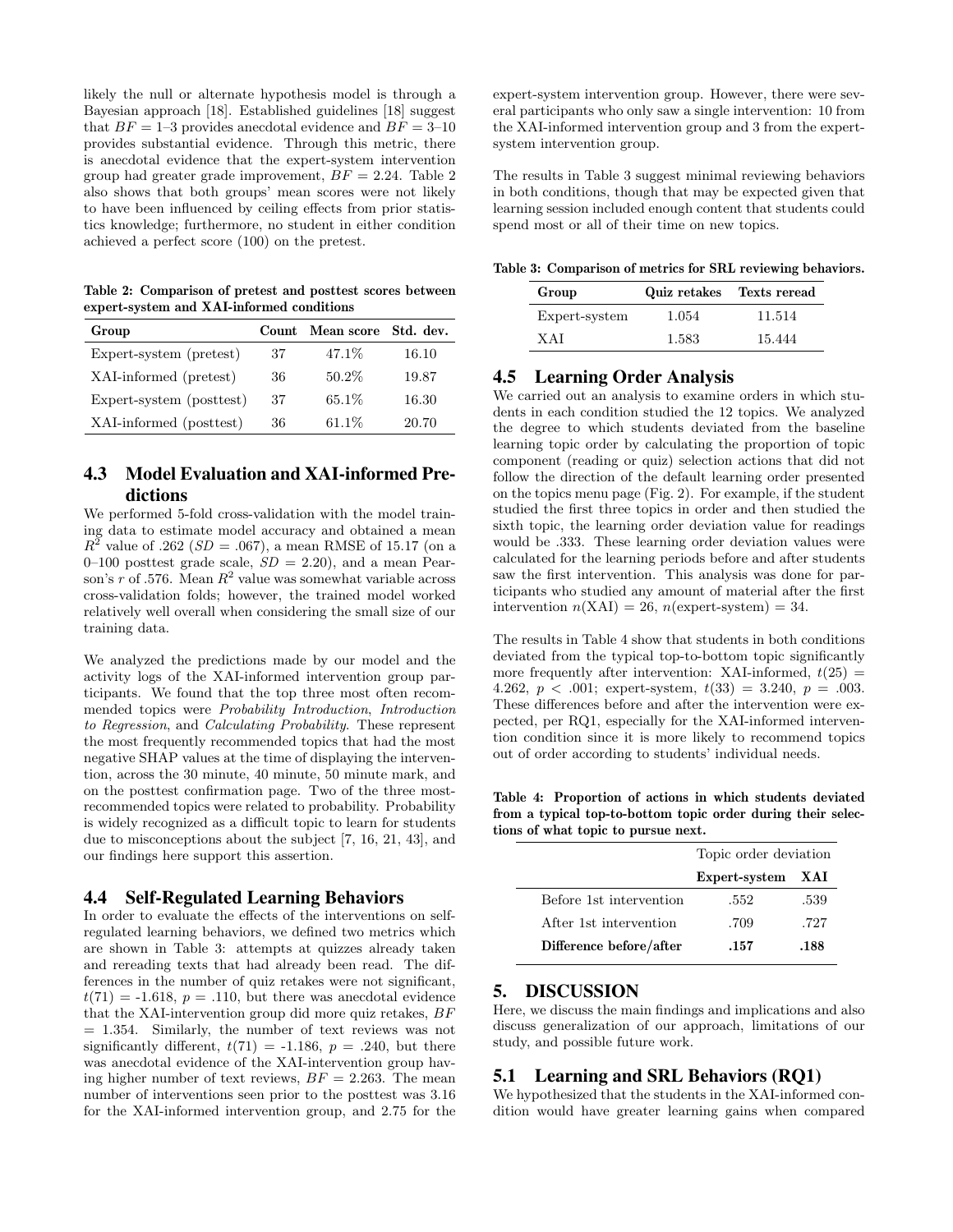to those receiving the expert-system intervention because XAI interventions would give suggestions to review the most critical topics for improving posttest score rather than the expert-condition suggestions based on time. However, the findings did not support our hypothesis. Learning gain was not significantly different between the two conditions. The overall average pretest score being 48.6% and average posttest score 63.1%, and thus students may have benefited from studying almost any topic. In such cases, an intervention to encourage specific SRL behaviors would not be needed until the student has spent much longer studying.

Additionally, our machine learning model was trained from a relatively small amount of training data of 58 students, which may have contributed noise to the predictions, and consequently, less effective XAI-informed interventions which recommended unhelpful topics for improving the posttest score. However, both the expert-system and XAI-informed groups had significant, notable improvements in pretest to posttest scores, showing that our curriculum (and perhaps both interventions) was effective for teaching the statistics topics.

We hypothesized that the XAI-informed interventions would have lead to more frequent SRL reviewing behaviors due to bringing to light more directed learning strategies motivated by improving one's posttest score, and therefore, have lead to more regular and frequent self-reflection to identify apparent gaps in learning. The findings were inconclusive for answering our hypothesis since there were few instances of SRL reviewing behaviors (Table 3). While there were no statistical differences between the mean quiz and text reviewing behaviors, Bayes factor values show that there was anecdotal evidence of the XAI-informed group having both slightly higher mean rates of retaking quizzes and rereading texts. This suggests that there may indeed be intervention effects that could emerge more clearly in large datasets and longer learning sessions.

#### 5.2 Topic Choosing Behaviors (RQ2)

We expected that participants receiving the expert-system interventions would have been more receptive to following the interventions' suggestions compared to those receiving the XAI-informed interventions. The expert-system interventions recommended topics based on the lowest reading time spent, or to suggest the next unstudied topic in the expected order. This would have aligned with some students' natural inclinations of studying through the topics in the default order as presented on the topics menu page (Figure 2). Furthermore, we expected the XAI-informed intervention group to strategize their topic choosing behavior without the influence of a necessarily top-to-bottom order suggestion, and choose more autonomously, based on strategies of identifying gaps in knowledge (discussed in section 5.1).

The results show that there were increased effects on topic choosing deviation behaviors in the two conditions. XAIinformed and expert-system conditions both had increased proportions of topic selection behaviors deviating from the top-to-bottom order after the first intervention. The results suggest the possibility that both interventions facilitated self-directed learning behaviors of students to make topic choosing behaviors most beneficial for their learning.

When understanding the results of RQ1 on learning performance and topic suggestions together, the findings from our paper may suggest that the XAI-informed interventions facilitated students' statistics learning to a similar degree to a method which prioritized unseen topics over mastery of a smaller amount of material. Additionally, average pretest scores were quite low for both conditions (Table 2), which likely made any amount of scaffolding helpful.

# 5.3 Generalization to Other Domains

In our study, we used the possible reasons from quizzes and readings for the posttest score predictions to personalize interventions to scaffold SRL behaviors through encouraging the review of specific topics. However, the same XAI approach could be applied to cases where the goal is to help a student improve almost any predicted outcome. For example, one could predict student dropout from online learning based on relevant student factors (constructs related to study skills, learning material interaction patterns, stress, motivation, etc.) [35], combined with complex or uninterpretable factors, and implement XAI-informed alerts via interfaces or targeted emails for the student throughout the course period to take actions reducing the likelihood of dropout based on the most impactful of the interpretable factors. Other applications could follow a similar approach, such as helping students resolve confusion during attempting algebra assignments [1], preventing learner disengagement from reading texts [29], or improving student performance in interactive online question pools [47].

# 5.4 Future Work and Conclusion

Future work could expand on this research by increasing the number of participants in both the training data and experiment as we were limited by our relatively small pilot and experiment sample sizes. It may also be possible to reduce idling behavior instances by using pre-screening surveys to gauge their motivation for learning the material, or better controlling the experiment through an in-person lab setting where participants may be observed. It would also be informative to explore our approach to other types of study material, such as more advanced statistics topics or mathematics, and explore ways to support other SRL behaviors such as planning or goal-setting.

In this study, we leveraged machine learning to predict future student outcomes, explained the predictions via an XAI method, and implemented personalized system interventions. Specifically, we explored supporting SRL behaviors in an online learning environment for learning college-level introductory statistics topics through personalized interventions. Despite limited differences in learning gain, SRL reviewing behaviors, and topic choosing behaviors, our findings suggest that XAI-informed interventions facilitate learning to a similar benefit as expert-system interventions. We expect that the approach examined in this experiment could be generalized across other applications, and could serve as one reference for designing system implementation informed by XAI methods.

# 6. ACKNOWLEDGEMENTS

This research was supported by a grant from the Technology Innovation in Educational Research and Design (TIER-ED) initiative at the University of Illinois Urbana–Champaign.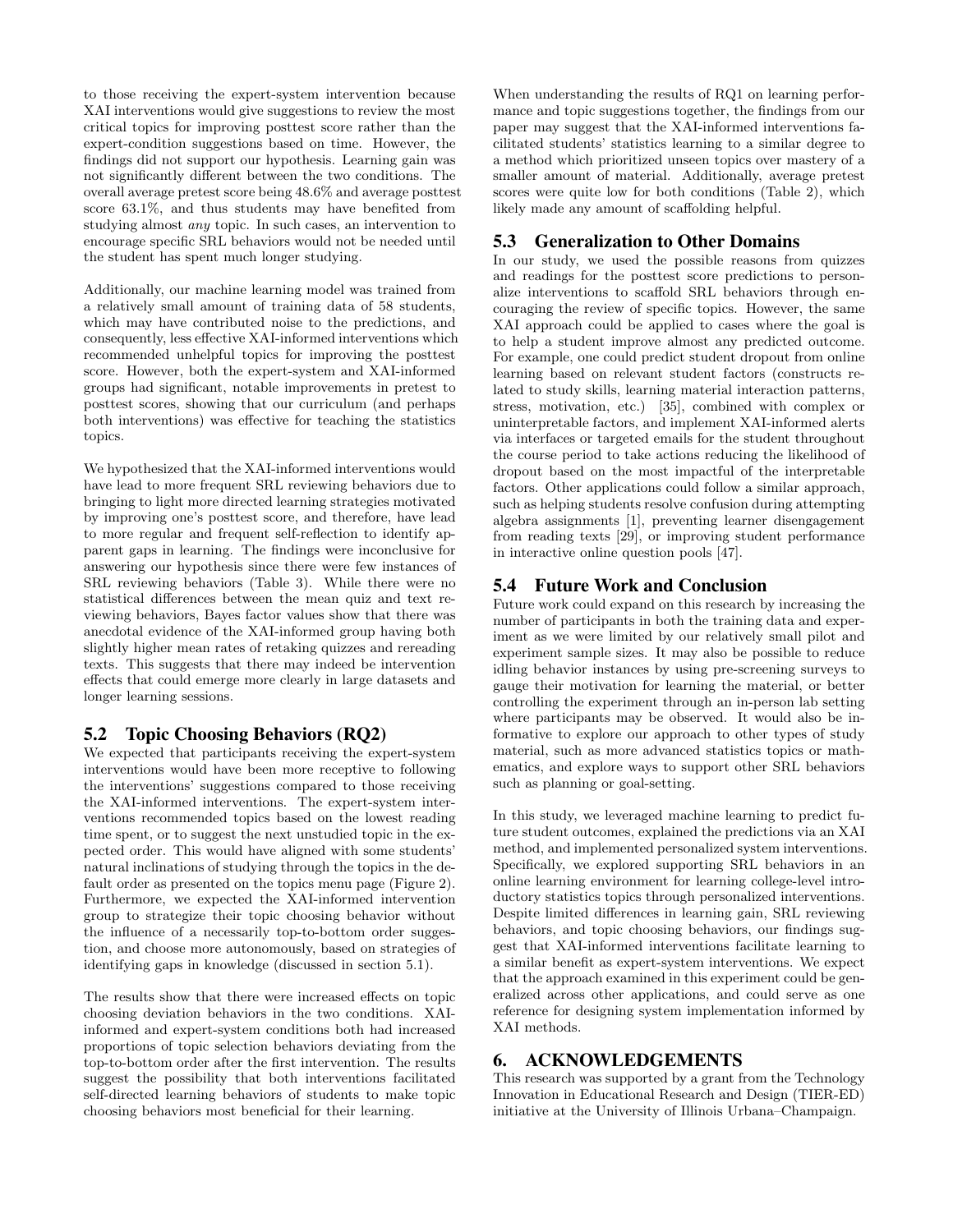#### 7. REFERENCES

- [1] S. M. R. Abidi, M. Hussain, Y. Xu, and W. Zhang. Prediction of confusion attempting algebra homework in an intelligent tutoring system through machine learning techniques for educational sustainable development. Sustainability,  $11(1):105$ , 2019.
- [2] M. E. Alonso-Mencía, C. Alario-Hoyos, J. Maldonado-Mahauad, I. Estévez-Ayres, M. Pérez-Sanagustín, and C. Delgado Kloos. Self-regulated learning in moocs: lessons learned from a literature review. Educational Review, 72(3):319–345, 2020.
- [3] R. Azevedo, A. Johnson, A. Chauncey, and C. Burkett. Self-regulated learning with metatutor: Advancing the science of learning with metacognitive tools. In I. M. Khine, Myint Sweand Saleh, editor, New science of learning, pages 225–247. Springer, New York, NY, 2010.
- [4] M. L. Bernacki, M. J. Greene, and N. G. Lobczowski. A systematic review of research on personalized learning: Personalized by whom, to what, how, and for what purpose (s)? Educational Psychology Review, 33(4):1675–1715, 2021.
- [5] R. A. Bjork, J. Dunlosky, and N. Kornell. Self-regulated learning: Beliefs, techniques, and illusions. Annual review of psychology, 64:417–444, 2013.
- [6] N. Bosch. AutoML feature engineering for student modeling yields high accuracy, but limited interpretability. Journal of Educational Data Mining, 13(2):55–79, 2021.
- [7] K. Carolyn and S. Kirk. A new approach to learning probability in the first statistics course. Journal of Statistics Education, 9(3), 2001.
- [8] D. V. Carvalho, E. M. Pereira, and J. S. Cardoso. Machine learning interpretability: A survey on methods and metrics. Electronics, 8(8):832, 2019.
- [9] N. Chakraborty, S. Roy, W. L. Leite, M. K. S. Faradonbeh, and G. Michailidis. The effects of a personalized recommendation system on students' high-stakes achievement scores: A field experiment. International Educational Data Mining Society, 2021.
- [10] A. Cicchinelli, E. Veas, A. Pardo, V. Pammer-Schindler, A. Fessl, C. Barreiros, and S. Lindstädt. Finding traces of self-regulated learning in activity streams. In Proceedings of the 8th international conference on learning analytics and knowledge, pages 191–200, 2018.
- [11] G. W. Cobb and D. S. Moore. Mathematics, statistics, and teaching. The American mathematical monthly, 104(9):801–823, 1997.
- [12] C. Conati, O. Barral, V. Putnam, and L. Rieger. Toward personalized xai: A case study in intelligent tutoring systems. Artificial Intelligence, 298:103503, 2021.
- [13] C. Conati, K. Porayska-Pomsta, and M. Mavrikis. Ai in education needs interpretable machine learning: Lessons from open learner modelling. arXiv preprint arXiv:1807.00154, 2018.
- [14] S. Crossley, M. Dascalu, D. S. McNamara, R. Baker, and S. Trausan-Matu. Predicting success in massive open online courses (moocs) using cohesion network

analysis. Philadelphia, PA: International Society of the Learning Sciences., 2017.

- [15] S. D'Mello, A. Olney, C. Williams, and P. Hays. Gaze tutor: A gaze-reactive intelligent tutoring system. International Journal of human-computer studies, 70(5):377–398, 2012.
- [16] J. Garfield and A. Ahlgren. Difficulties in learning basic concepts in probability and statistics: Implications for research. Journal for research in Mathematics Education, 19(1):44–63, 1988.
- [17] R. Guidotti, A. Monreale, S. Ruggieri, F. Turini, F. Giannotti, and D. Pedreschi. A survey of methods for explaining black box models. ACM computing surveys (CSUR), 51(5):1–42, 2018.
- [18] A. F. Jarosz and J. Wiley. What are the odds? a practical guide to computing and reporting bayes factors. The Journal of Problem Solving, 7(1):2, 2014.
- [19] JASP Team. JASP (Version 0.16.1)[Computer software], 2022.
- [20] E. Kochmar, D. D. Vu, R. Belfer, V. Gupta, I. V. Serban, and J. Pineau. Automated personalized feedback improves learning gains in an intelligent tutoring system. In International Conference on Artificial Intelligence in Education, pages 140–146. Springer, 2020.
- [21] C. Konold. Issues in assessing conceptual understanding in probability and statistics. Journal of statistics education, 3(1), 1995.
- [22] I. E. Kumar, S. Venkatasubramanian, C. Scheidegger, and S. Friedler. Problems with Shapley-value-based explanations as feature importance measures. In Proceedings of the 37th International Conference on Machine Learning, pages 5491–5500. PMLR, Nov. 2020.
- [23] D. Lee, S. L. Watson, and W. R. Watson. Systematic literature review on self-regulated learning in massive open online courses. Australasian Journal of Educational Technology, 35(1), 2019.
- [24] K. Leelawong and G. Biswas. Designing learning by teaching agents: The betty's brain system. International Journal of Artificial Intelligence in Education, 18(3):181–208, 2008.
- [25] A. Littlejohn, N. Hood, C. Milligan, and P. Mustain. Learning in moocs: Motivations and self-regulated learning in moocs. The internet and higher education, 29:40–48, 2016.
- [26] S. M. Lundberg, G. Erion, H. Chen, A. DeGrave, J. M. Prutkin, B. Nair, R. Katz, J. Himmelfarb, N. Bansal, and S.-I. Lee. From local explanations to global understanding with explainable ai for trees. Nature machine intelligence, 2(1):56–67, 2020.
- [27] C. Mega, L. Ronconi, and R. De Beni. What makes a good student? how emotions, self-regulated learning, and motivation contribute to academic achievement. Journal of educational psychology, 106(1):121, 2014.
- [28] P. Michlík and M. Bieliková. Exercises recommending for limited time learning. Procedia Computer Science, 1(2):2821–2828, 2010.
- [29] C. Mills, N. Bosch, A. Graesser, and S. D'Mello. To quit or not to quit: predicting future behavioral disengagement from reading patterns. In International Conference on Intelligent Tutoring Systems, pages